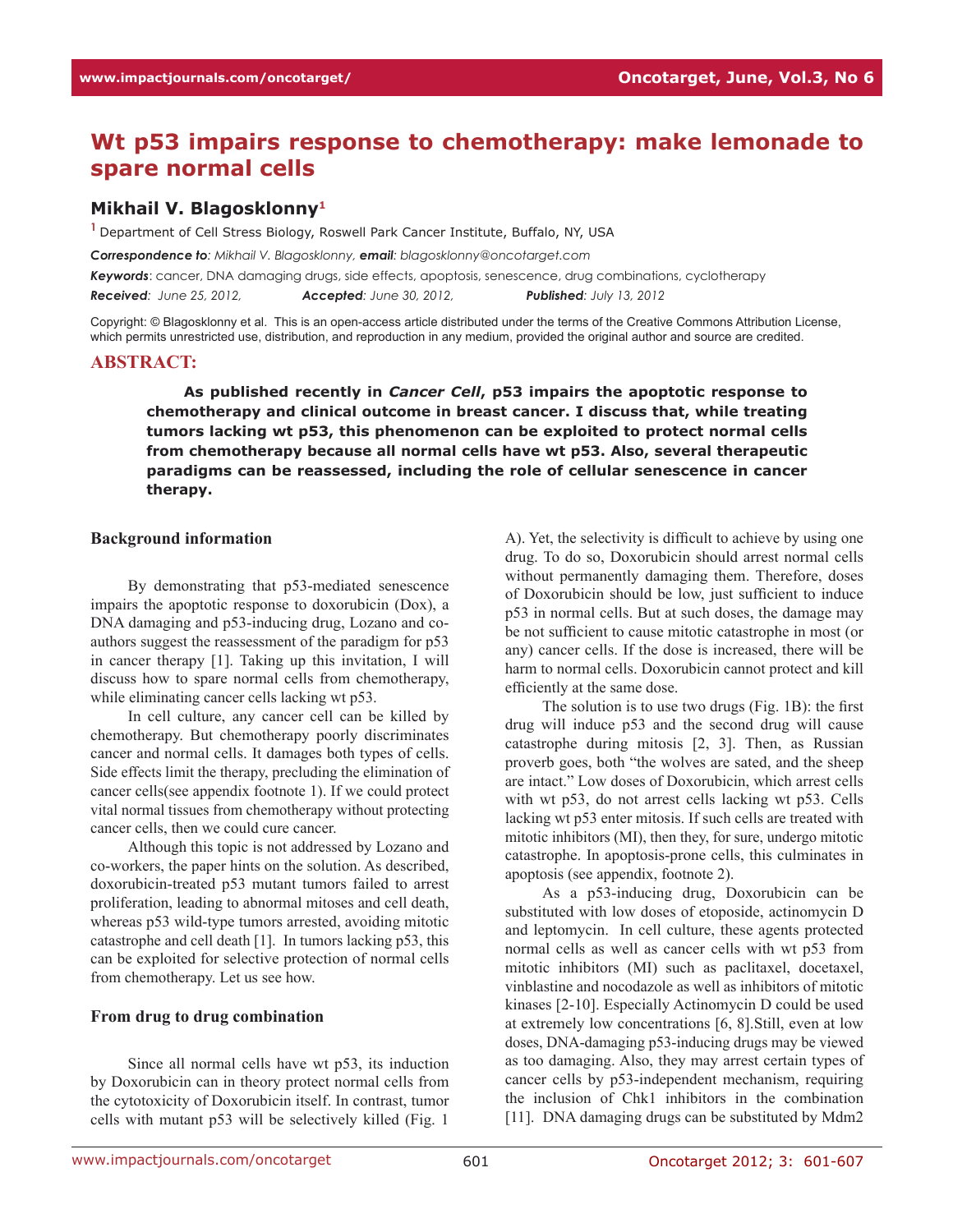

**Figure 1: Protection of normal cells: From a single drug to ordered combinations.** (A) Doxorubicin (Dox) causes G1/G2 arrest (red) in wt p53 cells, whereas cancer cells with mutant p53 enter mitosis (M) and undergo mitotic catastrophe. (B) Low doses of doxorubicin (low DOX) cause a more gentle G1/G2 arrest (orange) in normal cells, whereas cancer cells with mutant p53 enter mitosis (M) and are killed by MI (mitotic inhibitor such as Taxol). (C) Nutlin-3a plus rapamycin cause the gentlest G1/G2 arrest (yellow) in normal cells, whereas cancer cells with mutant p53 enter mitosis (M) and are killed by a highly apoptotic combination of MI plus TRAIL or TNF.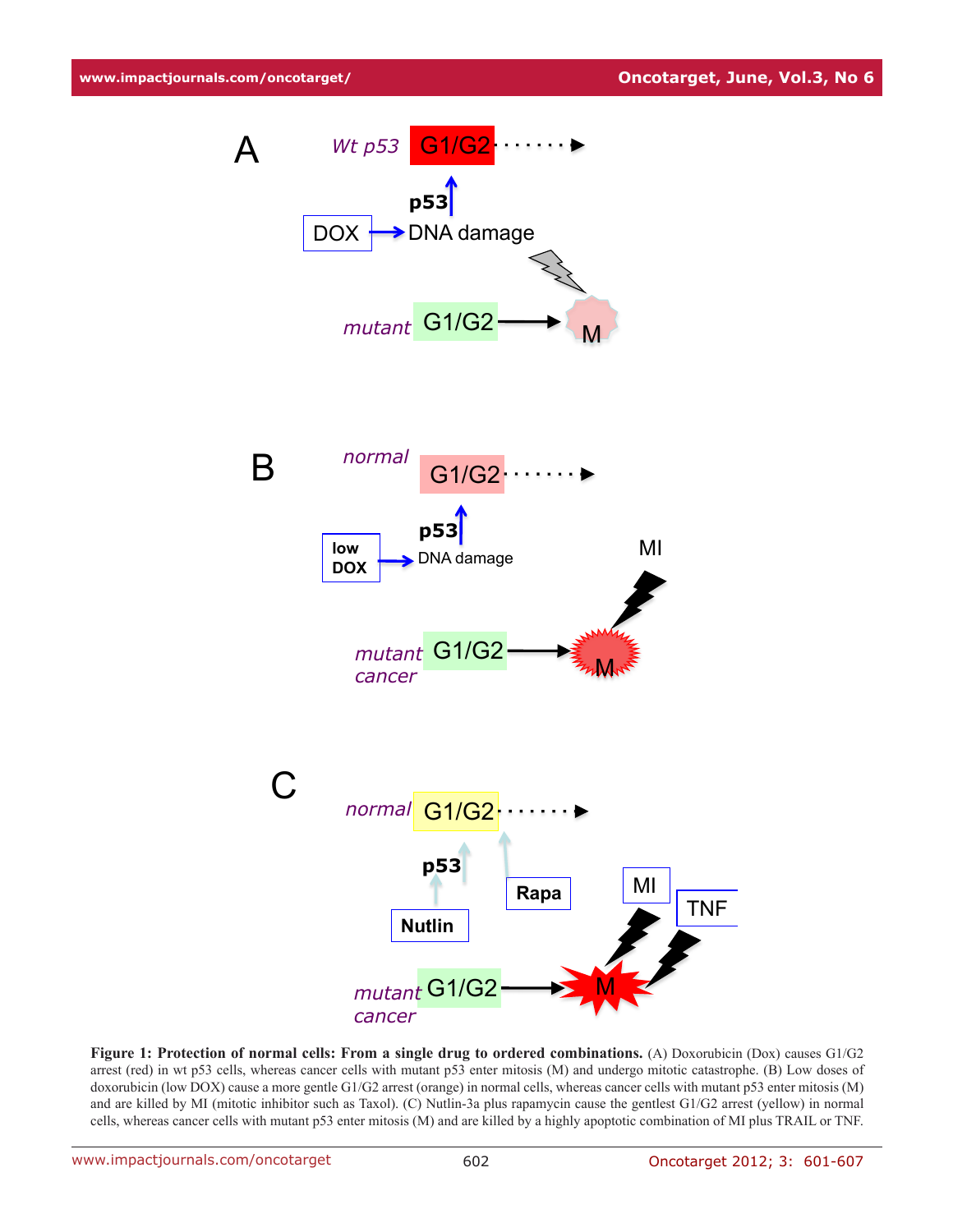inhibitors such as nutlin-3a and MI-219, which induce p53, without DNA damage [12-15]. Mdm2 inhibitors can be used for protection of normal cells during chemotherapy of tumors lacking p53. Nutlin-3a selectively protects cells with wt p53 [7, 10, 16-18]. In animals, Mdm2 inhibitors do not have dose-limiting side effects [14, 19, 20]. And most importantly, nutlin-3a decreases side effects of chemotherapy in mice [20]. The main disadvantage of Mdm2-inhibtors is that they are not approved yet for clinical use. Nutlin-3a analogs are undergoing clinical trials as anti-cancer drugs not as protective agents. They may (or may not) fail as anticancer drugs. But their utility, as protective drugs, is valuable. P53 may cause senescence and reversible quiescence [21-28]. A brief treatment with Nutlin-3a induces reversible arrest in most normal cells [29, 30] (see appendix, footnote 3). Still, to avoid senescence caused by nutlin-3a in some cell types, rapamyin can be added to the drug combination (Fig. 1C). Not only does rapamycin suppress the conversion from reversible arrest to senescence [22, 31] but it also can protect normal cells from chemotherapy [17, 32]. When normal cells are firmly protected, then additional drugs can be added to the combination to increase apoptosis in cancer cells (Fig. 1C). For example, cancer cells arrested in mitosis by MI become extremely sensitive to TNF and TRAIL. During mitosis, transcription is inhibited and this sensitizes cells to TNF and TRAIL. When transcription is inhibited, TNF can induce apoptosis even in the most apoptosis-reluctant cells [33], a goal of cancer therapy (see the next section). An example of cyclotherapeutic combination (footnote 4) containing 4 drugs is: nutlin-3a + rapamycin followed by paclitaxel + TRAIL.

Furthermore, the strategy to protect normal cells is not limited to targeting wt p53 (or loss of p53). It may involve other targets present or absent in cancer cells [34, 35]. For example, Rb is often lost in human cancer, rendering cells resistant to arrest caused by CDK4/6 inhibitors [36]. Yet, CDK4/6 inhibitors arrest normal cells. Therefore, co-administration of PD0332991 (a CDK4/6 inhibitor) plus carboplatin provided protection of bone marrow, without protection of Rb-deficient tumors [37]. Similarly, administration of PD0332991 to mice reduced treatment toxicity of radiation without compromising the therapeutic tumor response [38, 39]. Loss of Rb and p53 coincided in the most aggressive cancers [40, 41], rendering them a perfect target for cyclotherapy. Also, fasting can selectively protect normal cells from chemotherapy and decrease side effects in patients [42- 45]. Among other effects, fasting inhibits the nutrientsensing mTOR pathway [46]. Noteworthy, a combination of rapamycin and metformin protected normal cells from MI [17]. Furthermore, the combination of a protective drug (a substrate of Pgp/MRP) plus a cytotoxic drug (not a substrate) selectively kills multidrug resistant cancer cells, while sparing non-resistant cells [4, 47-49]. Finally, there are several other strategies of selective protection of normal cells [50-58].

#### **Combining letters in words, words in phrases**

It is difficult enough to treat cancer. Why should this be done in the hardest way: by using a single drug and scrambled combinations, instead of cyclotherapeutic and other ordered combinations? In analogy, it is difficult to write poems like Pushkin, for instance, but absolutely impossible to write them by using one letter. By using at least 2 "letters", we can increase a therapeutic window. And by using 4 or 5, one can design effective and selective therapy. Still, p53-dependent cyclotherapy will eliminate cells with mutant p53 while sparing cancer cells with wt p53, thus selecting for wt p53 tumors. And such therapy cannot be used against wt p53 cancers to start with. Of course ordered combinations are not limited to targeting p53 [34, 35, 48].

One general solution is alternating supercombinations: ordered (cyclotherapeutic) combinations can be alternated with other modalities such as conventional therapy, cancer- and tissue- selective drugs [59-63]. For example, nutlin-3 is cytotoxic to cancer cells with wt p53 [19, 64, 65]. While causing response, nutlin-3a (as any drug) will select for drug (nutlin) resistance. In fact, nutlin-3a selects for mutant p53 [66]. Then the therapy with nutlin-3a can be followed by cyclotherapeutic combination. This alternating strategy was recently discussed in detail. Like letters (drugs) can be combined in words (ordered combinations), the words can be combined in phrases.

## **Cell senescence is not first choice**

An important point to reassess is whether senescence is a goal of cancer therapy. Fifteen years ago, it was accepted that it is apoptosis that is a goal [67- 70]. In fact, chemotherapy induces apoptosis in curable malignancies such as leukemia, lymphoma and childhood cancers. Unfortunately, most common cancers are apoptosis-reluctant. In most common cancers, apoptosis is not a predictive marker of the therapeutic response. However, one may argue that these cancers are poorly curable exactly because chemotherapy does not induce apoptosis. So it is not that apoptosis is not a goal, simply it is not easily achievable in the majority of cancers. (Note: Still certain drug combinations cause apoptosis in the most apoptosis-reluctant cells. These combinations could be used when normal cells are protected as shown in figure 1C). In apoptosis-reluctant cells, standard chemotherapy cause either slow cell death or senescence (at low drug concentrations). Therefore, it was suggested that senescence is a feasible goal [71, 72], perhaps because it can by induced in common cancers by almost any cytostatic drug. Conventional anti-cancer drugs at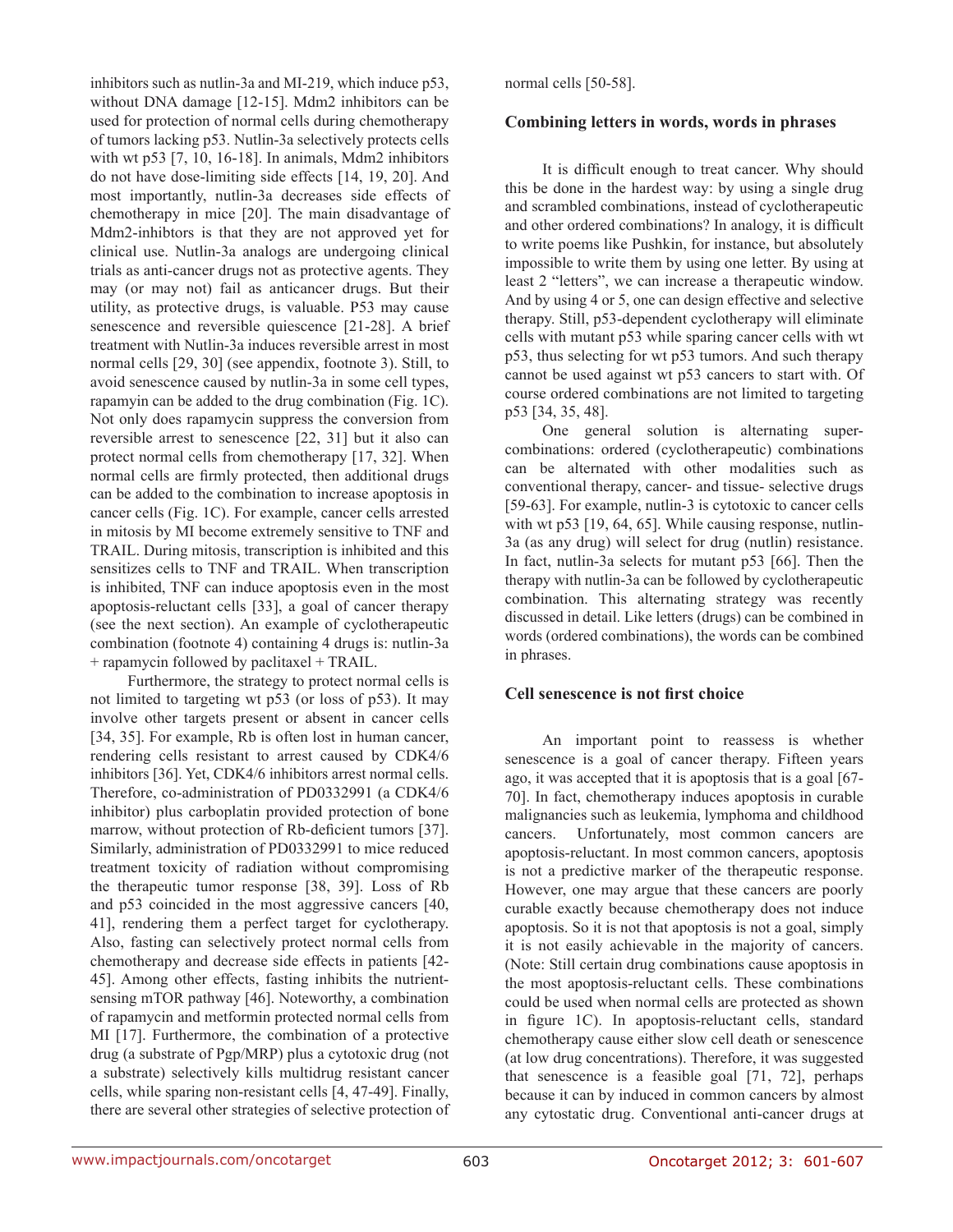low concentrations all induce senescence in cell culture but do not cure cancer patients. Either they do not induce senescence in the organism or senescence is not sufficient or both.

The paper by Jackson *et al* demonstrated that senescence is not effective, whereas apoptosis is effective [1]. Furthermore, a senescent phenotype including hypersecretory and pro-inflammatory features seems to be counter-productive [1], in agreement with an existing paradigm [71, 73]. Senescence is a form of cell-cycle arrest, when oncogenic and growth-promoting pathways are still active [74]. Whereas cell-cycle arrest is a barrier to cancer growth (by definition), a senescent phenotype (due to over-activation of growth-promoting pathways in arrested cells) is not [74]. Two therapeutic approaches can be suggested. First, senescent cells can be further targeted [75]. Second, rapamycin can partially suppress the senescent phenotype without abrogating cell cycle arrest [31]. If the senescent phenotype is not of any importance for anti-cancer therapy, co-treatment with rapamycin will not prevent antitumor effect of doxorubicin. This could be tested in the Lozano model [1]. Noteworthy, rapamycin can be employed to prevent senescence of normal cells (Fig. 1C) and cancer cells. And the same modalities (rapamycin, metformin, nutlin-3a, fasting) can be used for protection of normal cells and for cancer prevention [76- 80]. And calorie restriction and rapamycin extend lifespan in diverse species [81-83]. This may be not a co-incidence. But this is a topic for another article.

## **Appendix: Footnotes**

**Footnote 1:** In cancer patients only a few types of cancer are curable by chemotherapy alone. Curable cancers arise from tissues prone to apoptosis such as lymphoid, testicular, embryonic and placental/endometrial. For example, testicular germ cell tumors with wt p53 are very sensitive to p53-inducing chemotherapy [84, 85]. Following therapy, relapsed tumors often lack wt p53 and are resistant to therapy [86-88]. Most common (agingrelated) cancers such as breast, prostate, colon, gastric, thyroid, pancreatic, lung are hardly curable by chemotherapy, because they are not more sensitive to chemotherapy than normal cells are. In such cases, chemotherapy cannot eliminate cancer cells, without destroying normal cells of vital tissues.

Footnote 2: Cells can be apoptosis-prone and apoptosis-reluctant [89], which in part determines cell fate following mitotic arrest [90]. These effects varied dramatically depending on the drug and cell line [91]. In general, p53 is not a marker of resistance to therapy because apoptosis-prone tumors tend to lose p53 (to avoid apoptosis), whereas apoptosis-reluctant cancers may retain wt p53 [92].

**Footnote 3:** The choice between quiescence and senescence is determined in part by the activity of the nutrient-sensing, growth-promoting mTOR pathway [24-28, 93-96]. When the cell cycle is arrested (by any means) but growth-promoting pathways are not, then cells become senescent. Rapamycin decelerates geroconversion (the conversion from reversible arrest to senescence) [22, 31]. By inhibiting gerogenic pathways such as

mTOR, nutlin-3a by itself can suppress senescence, thus causing reversible arrest instead [21-23].

**Footnote 4:** Cyclotherapeutic and other ordered combinations are antagonistic in normal cells [97]. So far, cyclotherapeutic combinations were not tested in the clinic, albeit drugs that could be used in cyclotherapetic combinations are used in conventional (scrambled) combinations. In conventional (scrambled) combinations, each drug is intended to damage cells, not to selectively protect normal cells. Drugs are combined for synergy usually at full doses, thus increasing side effects. In contrast in cyclotherapeutic (ordered) combinations, the choice of drugs, doses and sequences are the key.

# **FUNDING**

Roswell Park Cancer Institute, Buffalo, NY 14203.

## **CONFLICTS OF INTERESTS**

No conflicts of interest to declare.

# **REFERENCE**

- 1. Jackson JG, Pant V, Li Q, Chang LL, Quintas-Cardama A, Garza D, Tavana O, Yang P, Manshouri T, Li Y, El-Naggar AK, Lozano G. p53-Mediated Senescence Impairs the Apoptotic Response to Chemotherapy and Clinical Outcome in Breast Cancer. Cancer Cell. 2012; 21: 793-806.
- 2. Blagosklonny MV, Robey R, Bates S, Fojo T. Pretreatment with DNA-damaging agents permits selective killing of checkpoint-deficient cells by microtubule-active drugs. J Clin Invest. 2000; 105: 533-539.
- 3. Blagosklonny MV, Pardee AB. Exploiting cancer cell cycling for selective protection of normal cells. Cancer Res. 2001; 61: 4301-4305.
- 4. Demidenko ZN, Halicka D, Kunicki J, McCubrey JA, Darzynkiewicz Z, Blagosklonny MV. Selective killing of adriamycin-resistant (G2 checkpoint-deficient and MRP1 expressing) cancer cells by docetaxel. Cancer Res. 2005; 65: 4401-4407.
- 5. Demidenko ZN, Vivo C, Halicka HD, Li CJ, Bhalla K, Broude EV, Blagosklonny MV. Pharmacological induction of Hsp70 protects apoptosis-prone cells from doxorubicin: comparison with caspase-inhibitor- and cycle-arrestmediated cytoprotection. Cell Death Differ. 2006; 13: 1434- 1441.
- 6. Choong ML, Yang H, Lee MA, Lane DP. Specific activation of the p53 pathway by low dose actinomycin D: a new route to p53 based cyclotherapy. Cell Cycle. 2009; 8: 2810-2818.
- 7. Cheok CF, Kua N, Kaldis P, Lane DP. Combination of nutlin-3 and VX-680 selectively targets p53 mutant cells with reversible effects on cells expressing wild-type p53. Cell Death Differ. 2010; 17: 1486-1500.
- 8. Rao B, van Leeuwen IM, Higgins M, Campbel J, Thompson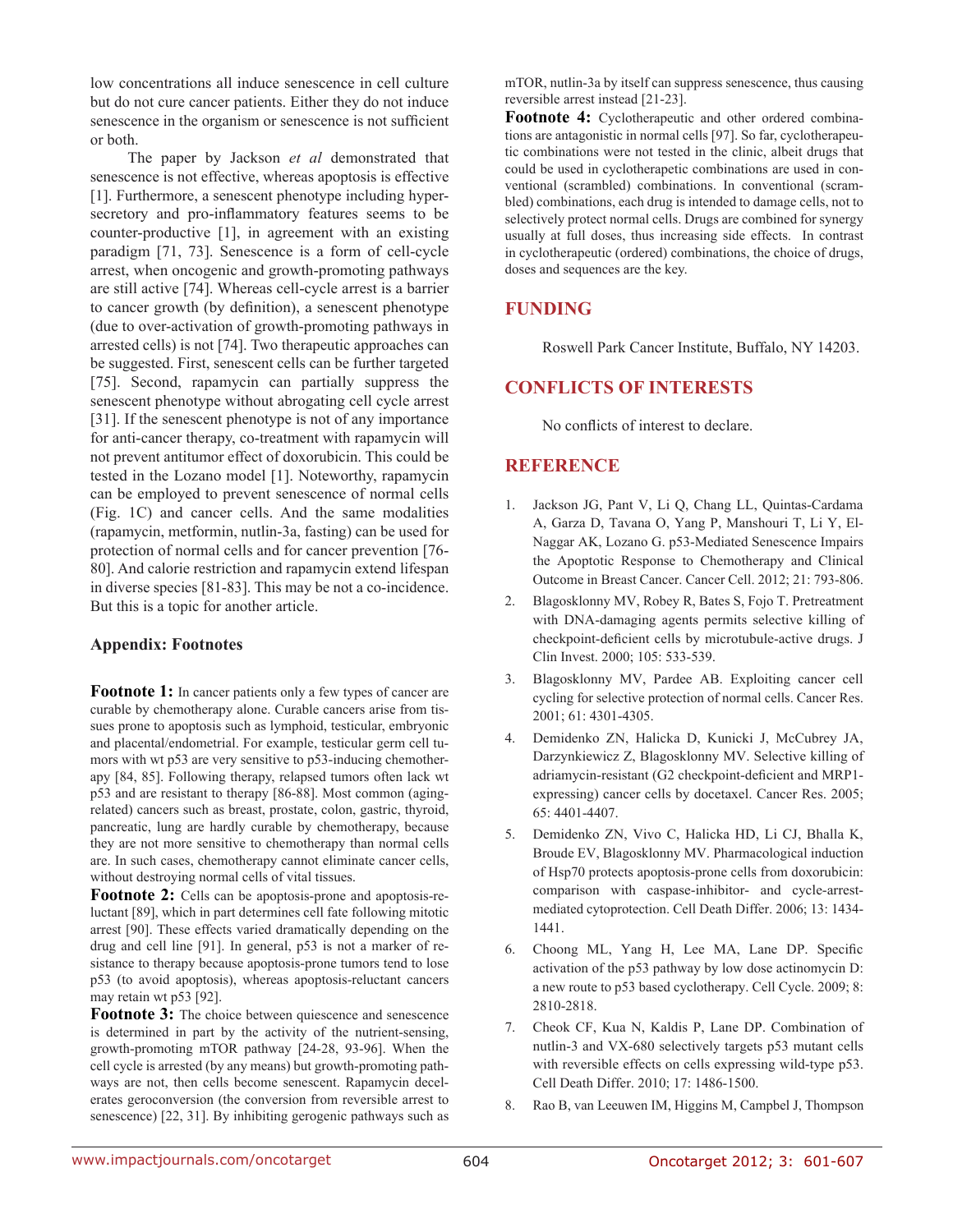AM, Lane DP, Lain S. Evaluation of an Actinomycin D/ VX-680 aurora kinase inhibitor combination in p53-based cyclotherapy. Oncotarget. 2010; 1: 639-650.

- 9. van Leeuwen IM, Lain S. Pharmacological manipulation of the cell cycle and metabolism to protect normal tissues against conventional anticancer drugs. Oncotarget. 2011; 2: 274-276.
- 10. van Leeuwen IM, Rao B, Sachweh MC, Lain S. An evaluation of small-molecule p53 activators as chemoprotectants ameliorating adverse effects of anticancer drugs in normal cells. Cell Cycle. 2012; 11: 1851-1861.
- 11. Blagosklonny MV. Sequential activation and inactivation of G2 checkpoints for selective killing of p53-deficient cells by microtubule-active drugs. Oncogene. 2002; 21: 6249- 6254.
- 12. Vassilev LT. Small-molecule antagonists of p53-MDM2 binding: research tools and potential therapeutics. Cell Cycle. 2004; 3: 419-421.
- 13. Vassilev LT. p53 Activation by small molecules: application in oncology. J Med Chem. 2005; 48: 4491-4499.
- 14. Shangary S, Qin D, McEachern D, Liu M, Miller RS, Qiu S, Nikolovska-Coleska Z, Ding K, Wang G, Chen J, Bernard D, Zhang J, Lu Y, Gu Q, Shah RB, Pienta KJ et al. Temporal activation of p53 by a specific MDM2 inhibitor is selectively toxic to tumors and leads to complete tumor growth inhibition. Proc Natl Acad Sci U S A. 2008; 105: 3933-3938.
- 15. Popowicz GM, Czarna A, Wolf S, Wang K, Wang W, Domling A, Holak TA. Structures of low molecular weight inhibitors bound to MDMX and MDM2 reveal new approaches for p53-MDMX/MDM2 antagonist drug discovery. Cell Cycle. 2010; 9: 1104-1111.
- 16. Carvajal D, Tovar C, Yang H, Vu BT, Heimbrook DC, Vassilev LT. Activation of p53 by MDM2 antagonists can protect proliferating cells from mitotic inhibitors. Cancer Res. 2005; 65: 1918-1924.
- 17. Apontes P, Leontieva OV, Demidenko ZN, Li F, Blagosklonny MV. Exploring long-term protection of normal human fibroblasts and epithelial cells from chemotherapy in cell culture. Oncotarget. 2011; 2: 222-233.
- 18. van Leeuwen IM, Higgins M, Campbell J, Brown CJ, McCarthy AR, Pirrie L, Westwood NJ, Lain S. Mechanismspecific signatures for small-molecule p53 activators. Cell Cycle. 2011; 10: 1590-1598.
- 19. Tovar C, Rosinski J, Filipovic Z, Higgins B, Kolinsky K, Hilton H, Zhao X, Vu BT, Qing W, Packman K, Myklebost O, Heimbrook DC, Vassilev LT. Small-molecule MDM2 antagonists reveal aberrant p53 signaling in cancer: implications for therapy. Proc Natl Acad Sci U S A. 2006; 103: 1888-1893.
- 20. Sur S, Pagliarini R, Bunz F, Rago C, Diaz LA, Jr., Kinzler KW, Vogelstein B, Papadopoulos N. A panel of isogenic human cancer cells suggests a therapeutic approach for cancers with inactivated p53. Proc Natl Acad Sci U S A.

2009; 106: 3964-3969.

- 21. Demidenko ZN, Korotchkina LG, Gudkov AV, Blagosklonny MV. Paradoxical suppression of cellular senescence by p53. Proc Natl Acad Sci U S A. 2010; 107: 9660-9664.
- 22. Korotchkina LG, Leontieva OV, Bukreeva EI, Demidenko ZN, Gudkov AV, Blagosklonny MV. The choice between p53-induced senescence and quiescence is determined in part by the mTOR pathway. Aging (Albany NY). 2010; 2: 344-352.
- 23. Leontieva O, Gudkov A, Blagosklonny M. Weak p53 permits senescence during cell cycle arrest. Cell Cycle. 2010; 9: 4323-4327.
- 24. Long JS, Ryan KM. p53 and senescence: a little goes a long way. Cell Cycle. 2010; 9: 4050-4051.
- 25. Santoro R, Blandino G. p53: The pivot between cell cycle arrest and senescence. Cell Cycle. 2010; 9: 4262-4263.
- 26. Serrano M. Shifting senescence into quiescence by turning up p53. Cell Cycle. 2010; 9: 4256-4257.
- 27. Darzynkiewicz Z. Another "Janus paradox" of p53: induction of cell senescence versus quiescence. Aging (Albany NY). 2010; 2: 329-330.
- 28. Lane DP, Verma C, Fang CC. The p53 inducing drug dosage may determine quiescence or senescence. Aging (Albany NY). 2010; 2: 748.
- 29. Huang B, Deo D, Xia M, Vassilev LT. Pharmacologic p53 Activation Blocks Cell Cycle Progression but Fails to Induce Senescence in Epithelial Cancer Cells. Mol Cancer Res. 2009; 7: 1497-1509.
- 30. Korotchkina LG, Demidenko ZN, Gudkov AV, Blagosklonny MV. Cellular quiescence caused by the Mdm2 inhibitor nutlin-3a. Cell Cycle. 2009; 8: 3777-3781.
- 31. Demidenko ZN, Zubova SG, Bukreeva EI, Pospelov VA, Pospelova TV, Blagosklonny MV. Rapamycin decelerates cellular senescence. Cell Cycle. 2009; 8: 1888-1895.
- 32. Darzynkiewicz Z. Novel strategies of protecting non-cancer cells during chemotherapy: are they ready for clinical testing? Oncotarget. 2011; 2: 107-108.
- 33. Demidenko ZN, Blagosklonny MV. Flavopiridol induces p53 via initial inhibition of Mdm2 and p21 and, independently of p53, sensitizes apoptosis-reluctant cells to tumor necrosis factor. Cancer Res. 2004; 64: 3653-3660.
- 34. Blagosklonny MV. Matching targets for selective cancer therapy. Drug Discov Today. 2003; 8: 1104-1107.
- 35. Blagosklonny MV. "Targeting the absence" and therapeutic engineering for cancer therapy. Cell Cycle. 2008; 7: 1307- 1312.
- 36. Dean JL, McClendon AK, Hickey TE, Butler LM, Tilley WD, Witkiewicz AK, Knudsen EK. Therapeutic response to CDK4/6 inhibition in breast cancer defined by ex vivo analyses of human tumors. Cell Cycle. 2012; 11.
- 37. Roberts PJ, Bisi JE, Strum JC, Combest AJ, Darr DB, Usary JE, Zamboni WC, Wong KK, Perou CM, Sharpless NE.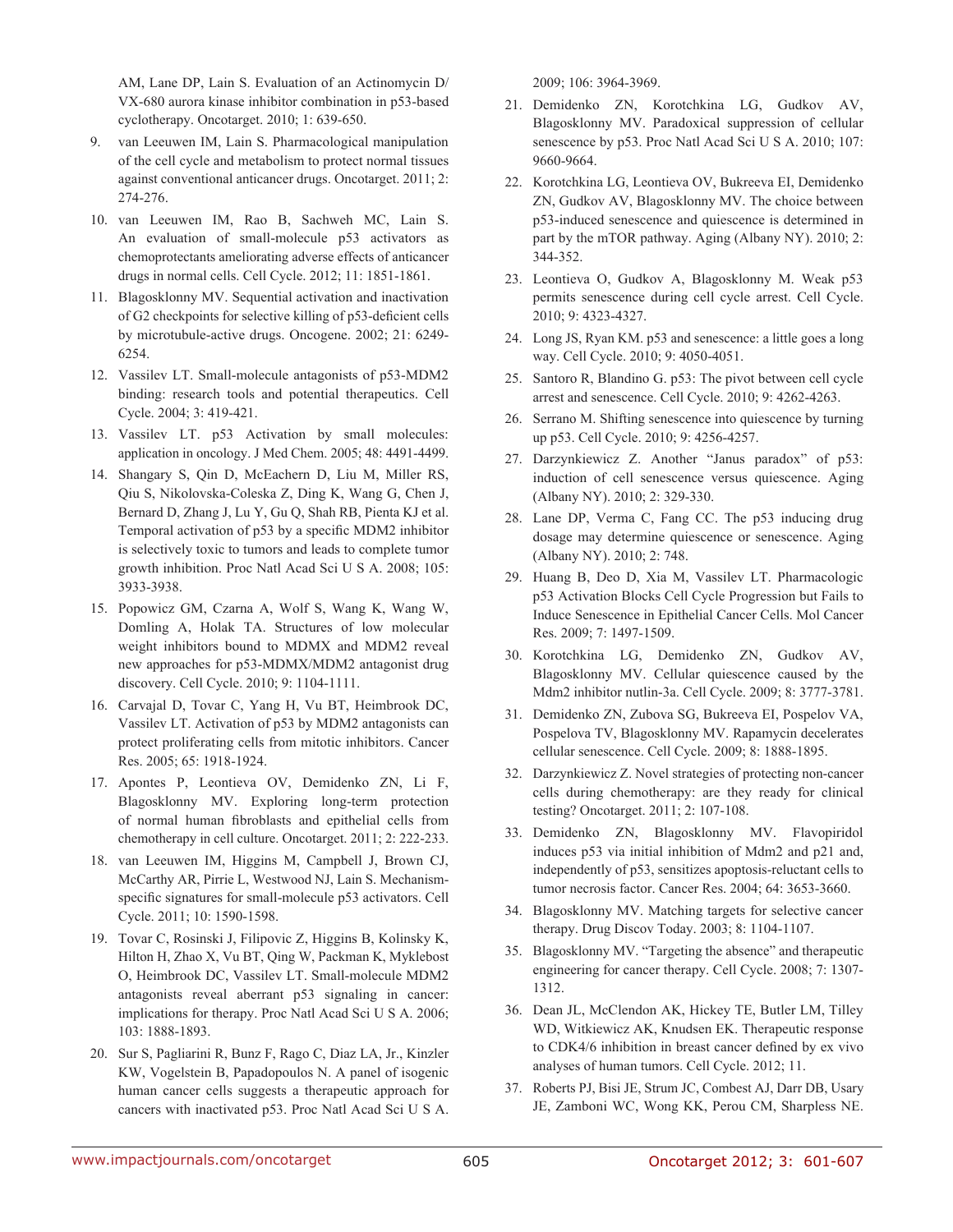Multiple roles of cyclin-dependent kinase 4/6 inhibitors in cancer therapy. J Natl Cancer Inst. 2012; 104: 476-487.

- 38. Johnson SM, Torrice CD, Bell JF, Monahan KB, Jiang Q, Wang Y, Ramsey MR, Jin J, Wong KK, Su L, Zhou D, Sharpless NE. Mitigation of hematologic radiation toxicity in mice through pharmacological quiescence induced by CDK4/6 inhibition. J Clin Invest. 2010; 120: 2528-2536.
- 39. Gudkov AV, Komarova EA. Radioprotection: smart games with death. J Clin Invest. 2010; 120: 2270-2273.
- 40. Jiang Z, Jones R, Liu JC, Deng T, Robinson T, Chung PE, Wang S, Herschkowitz JI, Egan SE, Perou CM, Zacksenhaus E. RB1 and p53 at the crossroad of EMT and triple-negative breast cancer. Cell Cycle. 2011; 10: 1563- 1570.
- 41. Ciavarra G, Zacksenhaus E. Multiple pathways counteract cell death induced by RB1 loss: implications for cancer. Cell Cycle. 2011; 10: 1533-1539.
- 42. Raffaghello L, Lee C, Safdie FM, Wei M, Madia F, Bianchi G, Longo VD. Starvation-dependent differential stress resistance protects normal but not cancer cells against highdose chemotherapy. Proc Natl Acad Sci U S A. 2008; 105: 8215-8220.
- 43. Safdie FM, Dorff T, Quinn D, Fontana L, Wei M, Lee C, Cohen P, Longo VD. Fasting and cancer treatment in humans: A case series report. Aging (Albany NY). 2009; 1: 988-1007.
- 44. Lee C, Raffaghello L, Brandhorst S, Safdie FM, Bianchi G, Martin-Montalvo A, Pistoia V, Wei M, Hwang S, Merlino A, Emionite L, de Cabo R, Longo VD. Fasting cycles retard growth of tumors and sensitize a range of cancer cell types to chemotherapy. Sci Transl Med. 2012; 4: 124ra127.
- 45. Raffaghello L, Safdie F, Bianchi G, Dorff T, Fontana L, Longo VD. Fasting and differential chemotherapy protection in patients. Cell Cycle. 2010; 9: 4474-4476.
- 46. Blagosklonny MV. Calorie restriction: Decelerating mTORdriven aging from cells to organisms (including humans). Cell Cycle. 2010; 9: 683-688.
- 47. Blagosklonny MV. Drug-resistance enables selective killing of resistant leukemia cells: exploiting of drug resistance instead of reversal. Leukemia. 1999; 13: 2031-2035.
- 48. Blagosklonny MV. Treatment with inhibitors of caspases, that are substrates of drug transporters, selectively permits chemotherapy-induced apoptosis in multidrug-resistant cells but protects normal cells. Leukemia. 2001; 15: 936- 941.
- 49. Blagosklonny MV. Targeting cancer cells by exploiting their resistance. Trends Mol Med. 2003; 9: 307-312.
- 50. Komarov PG, Komarova EA, Kondratov RV, Christov-Tselkov K, Coon JS, Chernov MV, Gudkov AV. A chemical inhibitor of p53 that protects mice from the side effects of cancer therapy. Science. 1999; 285: 1733-1737.
- 51. Komarova EA, Gudkov AV. Chemoprotection from p53 dependent apoptosis: potential clinical applications of the p53 inhibitors. Biochem Pharmacol. 2001; 62: 657-667.
- 52. Strom E, Sathe S, Komarov PG, Chernova OB, Pavlovska I, Shyshynova I, Bosykh DA, Burdelya LG, Macklis RM, Skaliter R, Komarova EA, Gudkov AV. Small-molecule inhibitor of p53 binding to mitochondria protects mice from gamma radiation. Nat Chem Biol. 2006; 2: 474-479.
- 53. Burdelya LG, Krivokrysenko VI, Tallant TC, Strom E, Gleiberman AS, Gupta D, Kurnasov OV, Fort FL, Osterman AL, Didonato JA, Feinstein E, Gudkov AV. An agonist of toll-like receptor 5 has radioprotective activity in mouse and primate models. Science. 2008; 320: 226-230.
- 54. Burdelya LG, Gleiberman AS, Toshkov I, Aygun-Sunar S, Bapardekar M, Manderscheid-Kern P, Bellnier D, Krivokrysenko VI, Feinstein E, Gudkov AV. Toll-like Receptor 5 Agonist Protects Mice from Dermatitis and Oral Mucositis Caused by Local Radiation: Implications for Head-and-Neck Cancer Radiotherapy. Int J Radiat Oncol Biol Phys. 2011.
- 55. Du L, Smolewski P, Bedner E, Traganos F, Darzynkiewicz Z. Selective protection of mitogenically stimulated human lymphocytes but not leukemic cells from cytosine arabinoside-induced apoptosis by LY294002, a phosphoinositol-3 kinase inhibitor. Int J Oncol. 2001; 19: 811-819.
- 56. Kranz D, Dobbelstein M. Nongenotoxic p53 activation protects cells against S-phase-specific chemotherapy. Cancer Res. 2006; 66: 10274-10280.
- 57. Saha S, Bhanja P, Liu L, Alfieri AA, Yu D, Kandimalla ER, Agrawal S, Guha C. TLR9 agonist protects mice from radiation-induced gastrointestinal syndrome. PLoS One. 2012; 7: e29357.
- 58. Blagosklonny MV, Bishop PC, Robey R, Fojo T, Bates SE. Loss of cell cycle control allows selective microtubuleactive drug-induced Bcl-2 phosphorylation and cytotoxicity in autonomous cancer cells. Cancer Res. 2000; 60: 3425- 3428.
- 59. Blagosklonny MV. Tissue-selective therapy of cancer. Br J Cancer. 2003; 89: 1147-1151.
- 60. Blagosklonny MV. How Cancer Could Be Cured by 2015. Cell Cycle. 2005; 4: 269-278.
- 61. Blagosklonny MV. Overcoming limitations of natural anticancer drugs by combining with artificial agents. Trends Pharmacol Sci. 2005; 26: 77-81.
- 62. Blagosklonny MV. Teratogens as anti-cancer drugs. Cell Cycle. 2005; 4: 1518-1521.
- 63. Blagosklonny MV. NCI's provocative questions on cancer: some answers to ignite discussion. Oncotarget. 2011; 2: 1352-1367.
- 64. Kojima K, Konopleva M, Samudio IJ, Shikami M, Cabreira-Hansen M, McQueen T, Ruvolo V, Tsao T, Zeng Z, Vassilev LT, Andreeff M. MDM2 antagonists induce p53 dependent apoptosis in AML: implications for leukemia therapy. Blood. 2005; 106: 3150-3159.
- 65. Cipriano R, Patton JT, Mayo LD, Jackson MW. Inactivation of p53 signaling by p73 or PTEN ablation results in a